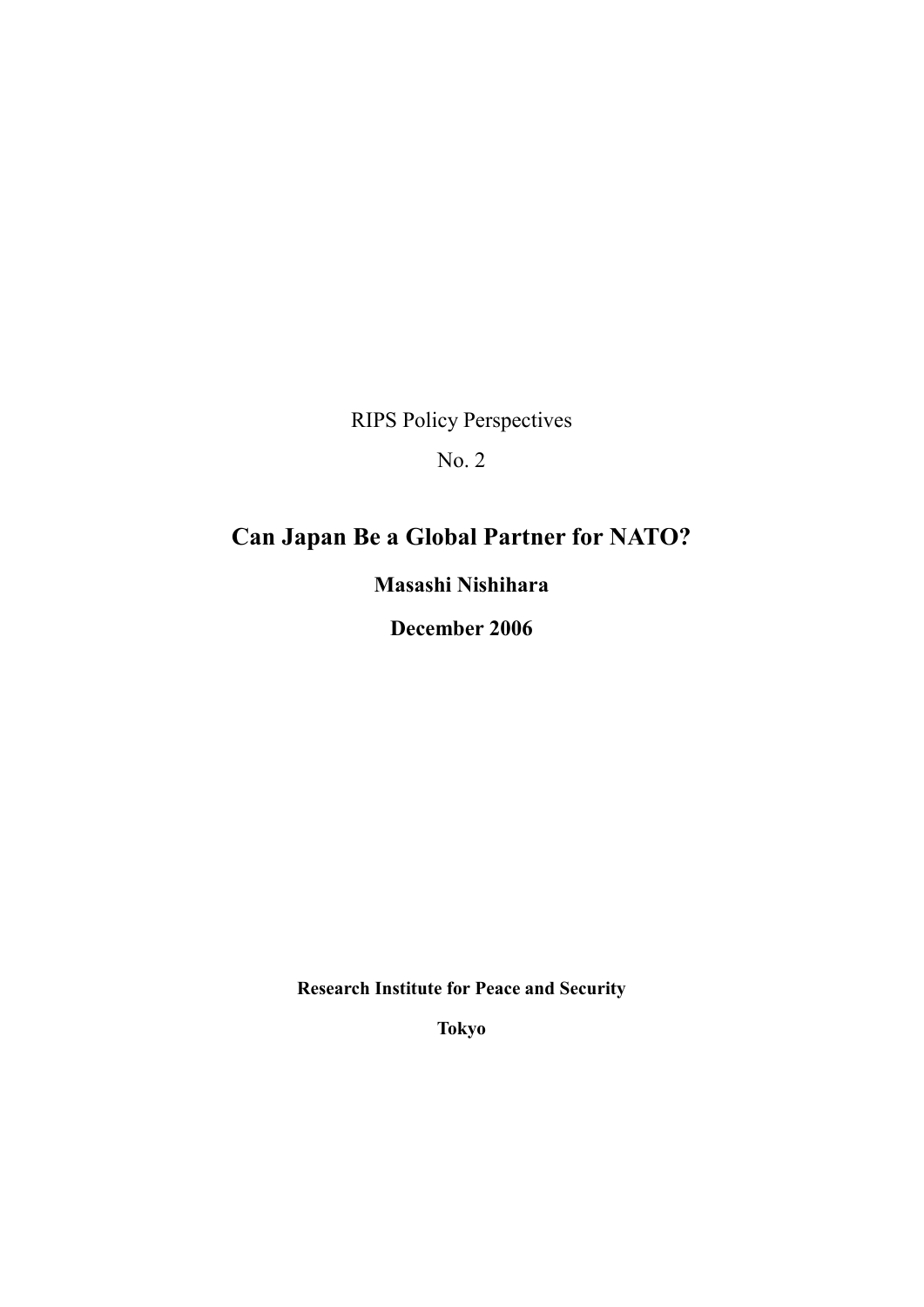Research Institute for Peace and Security (RIPS) is an independent research institution established in Tokyo in October 1978. The RIPS conducts research on issues of national and international peace and security, publishes research reports, and proposes policy recommendations.

The institute publishes an annual report, *Ajia no anzenhoshō* (*Asian Security*), which surveys the changing security environment of the Asia-Pacific region. Well regarded by both the academic and the security communities, the institute also organizes seminars for specialists and the public on national, regional, and international security and sponsors joint research projects with institutes in other countries.

In addition to its research activities, the institute, together with the Japan Foundation's Center for Global Partnership, offers fellowships to young scholars wishing to pursue security studies. Many of these recipients have since become valuable contributors to security studies in Japan.

RIPS Policy Perspectives are intended to provide timely alternatives to and analyses of existing peace and security policies, thereby contributing to further debate. The views of the authors are their own and do not represent the official position of the RIPS.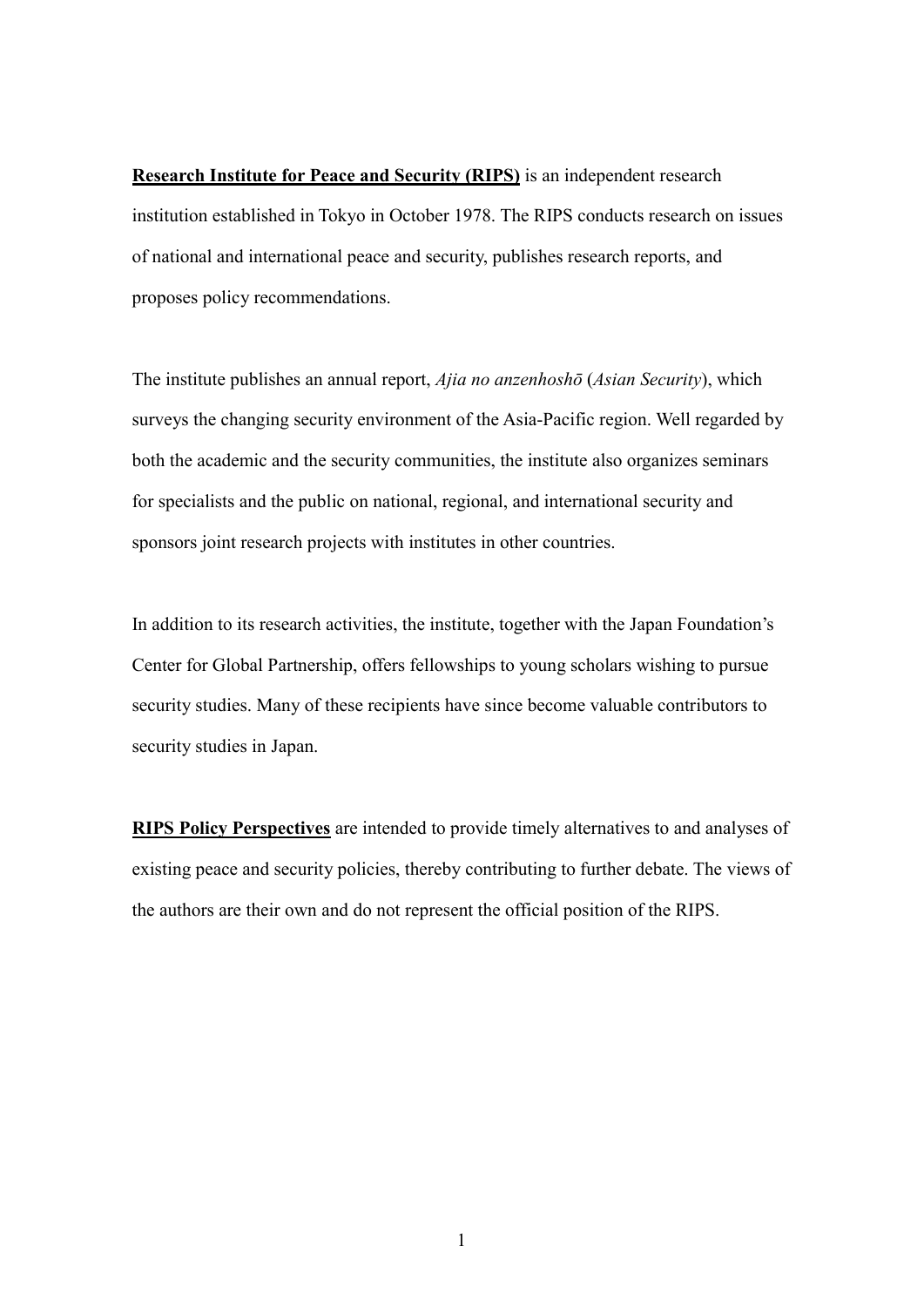# Can Japan Be a Global Partner for NATO?\*

## Masashi Nishihara

On May 4, 2006, Japanese Foreign Minister Taro Aso attended the North Atlantic Council meeting in Brussels, the first Japanese foreign minister ever to do so. At the meeting he stated, "Down the road, it is my belief that we will eventually discover how we can cooperate not only in policy coordination but also in operational areas as Japan and NATO continue to deepen their mutual understanding."1 This is a bold statement for a foreign minister of Japan, considering the strict constraints of the country's constitution regarding its defense posture and the modalities of defense cooperation it may wish to engage in. It also raises two questions: Why is Japan seeking a closer relationship with NATO? And, what can Japan contribute to NATO? In sum, the question is whether and how Japan can be a global partner for NATO? In undertaking to answer this question an examination of how Japan established its contacts with NATO is warranted.

 <sup>\*</sup> This paper, "Can Japan Be a Global Partner of NATO?" originally appeared in Ronald D. Asumus, ed., *NATO and Global Partners: Views from the Outside*. Riga Papers (Washington, D.C.: German Marshall Fund of the United States, November 2006), pp. 34-41. Reprinted by permission of the German Marshall Fund. The author is the President of the Institute for Peace and Security.

<sup>&</sup>lt;sup>1</sup> "Japan and NATO in a New Security Environment," speech by Foreign Minister Taro Aso, at the NAC Meeting in Brussels, May 2006, available at http://www.mofa.go.jp/announce/fm/aso/speech0605.html.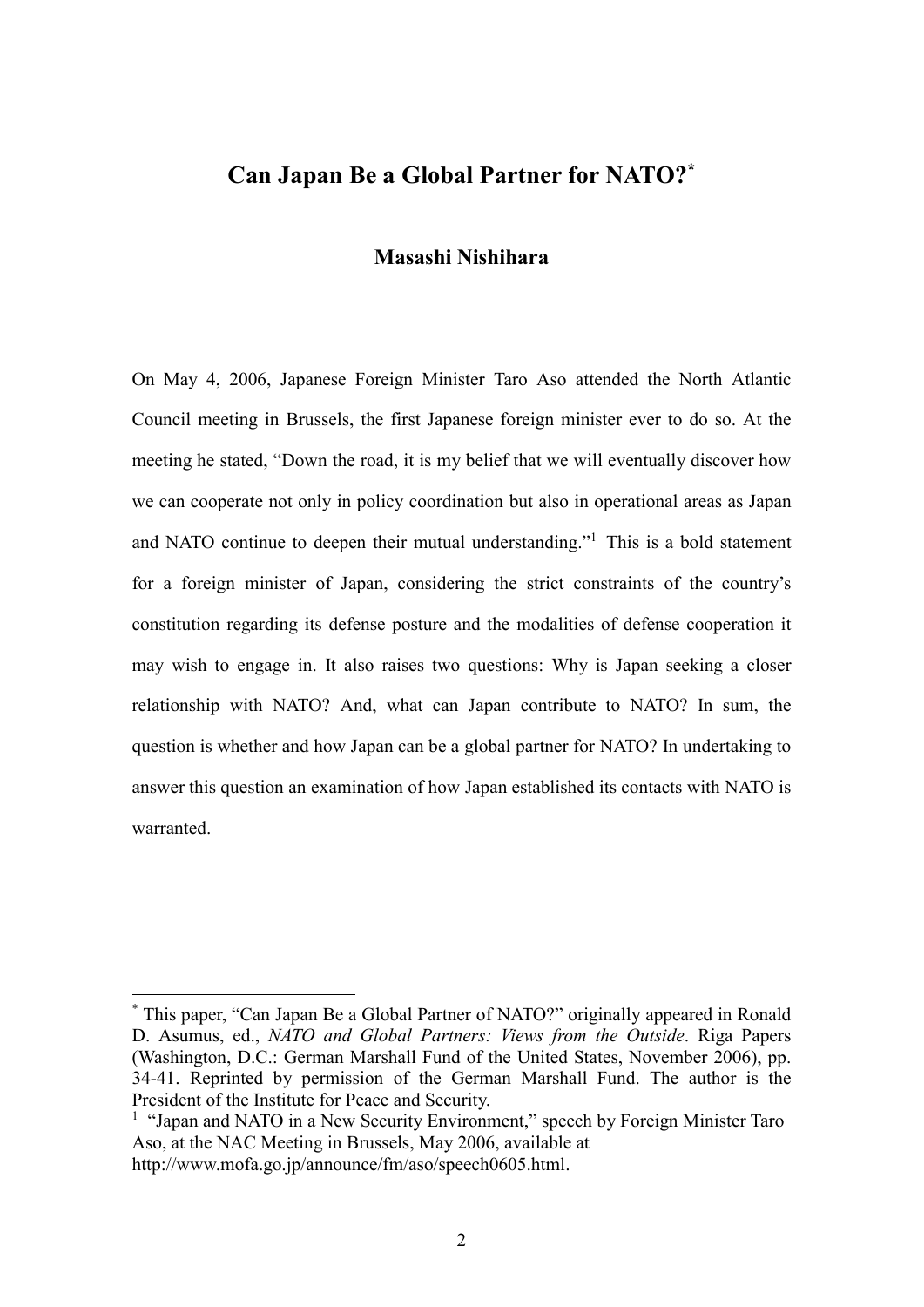## Japan's Contacts with NATO

#### *Political Contacts*

Japan's contacts with NATO date back to the Cold War when Japanese defense ministers<sup>2</sup> visited NATO headquarters in 1979, 1981 and 1984, respectively. But, it was not until after the Cold War ended that NATO's Secretaries General Manfred Wörner, Javier Solana and Jaap de Hoop Scheffer returned the visit to Tokyo in 1991, 1997 and 2005, respectively. Since the Cold War years, however, only one Japanese defense minister has called on the NATO headquarters. That was in 1992.

Contacts between Japan and NATO have grown stronger since that time, and especially since NATO began to expand its contacts with non-NATO countries. The first contacts were mainly between the political leaders in Tokyo and Brussels and they were fairly formal, with little serious discussion. Then, between 1990 and 1999, high-level seminars, attended by scholars as well as government officials, were organized. Talks between Japanese and senior NATO officials began in 1993. Since then they have met six times, most recently in April 2006. Increasingly substantive contacts between military officers can be added to these aforementioned political contacts. In 1991 the chairman of the Joint Staff Council of Japan's Self-Defense Forces (SDF) first went to Brussels and since then three more chairmen of the Joint Staff Council have visited the NATO headquarters.

#### *Links with NATO through its Members and the United States*

Through its long time political and economic relations with many of NATO's member

 $2\degree$  The official title of the Japanese defense minister is the Minister of State for Defense Affairs. This is because Japan has a Defense Agency rather than a Defense Ministry.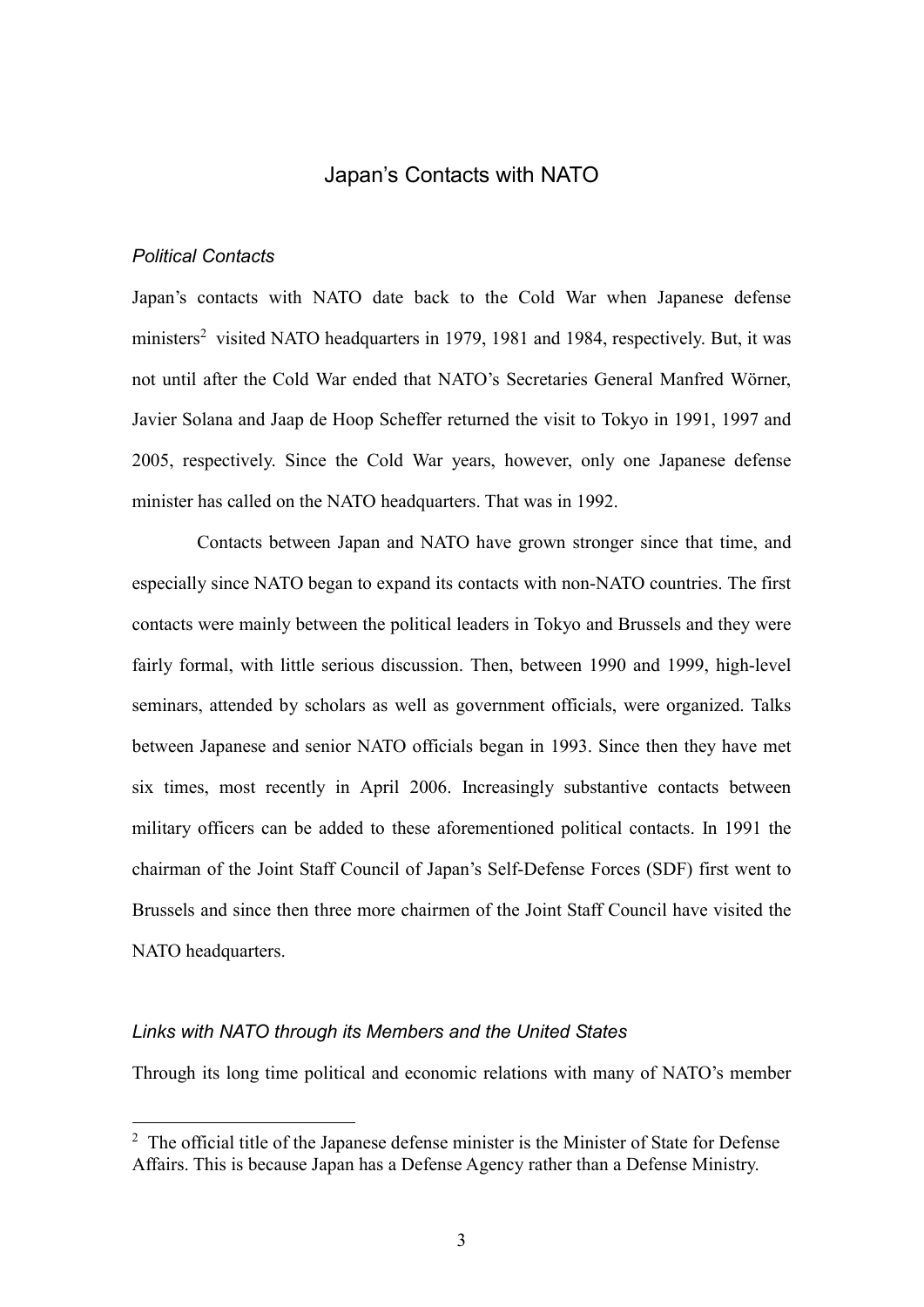countries, Japan is actually quite closely connected to NATO. Both the NATO member countries and Japan regularly hold ministerial and sub-ministerial talks on a wide range of issues of mutual concern, from the Middle East to the problems of an ageing society. Japan also is a member of the G8. Likewise, Tokyo has developed close relations with the European Union, culminating in the Japan–EU Declaration of 1991.

Japan also is a member of NATO's extended family through its alliance with the United States. In fact, article two of the Japan-U.S. Security Treaty of 1960 and article two of the North Atlantic Treaty of 1949 are almost identical with regard to their promotion of free institutions, economic collaboration and political cooperation. These links are not surprising, given that Japan, Europe and the United States all share political values such as human rights, freedom and free market economics. In addition, Japan is acutely aware of its responsibility for contributing to social and political stability in other parts of the world and has joined multinational groups in Europe to achieve this end. In 1992, Japan was accepted as a partner for cooperation by the Organization for Security and Cooperation in Europe (OSCE) and it has sent election-monitoring teams to Eastern European countries. In 1996, Japan was invited to become an observer at the Council of Europe and it is also an observer at NATO's Parliamentary Assembly.

Although security connections between Japan and NATO are not as close as their political connections, the SDF has had contacts with its counterparts in some of the other NATO member states. Countries like Canada and the United Kingdom regularly send their training ships to Japan and vice versa. Japanese forces also participate in the Pacific naval exercise conducted by the U.S. Navy.

Overt the last few years, Japanese troops have worked side by side with the troops of NATO member countries in various peace-support operations. For example,

4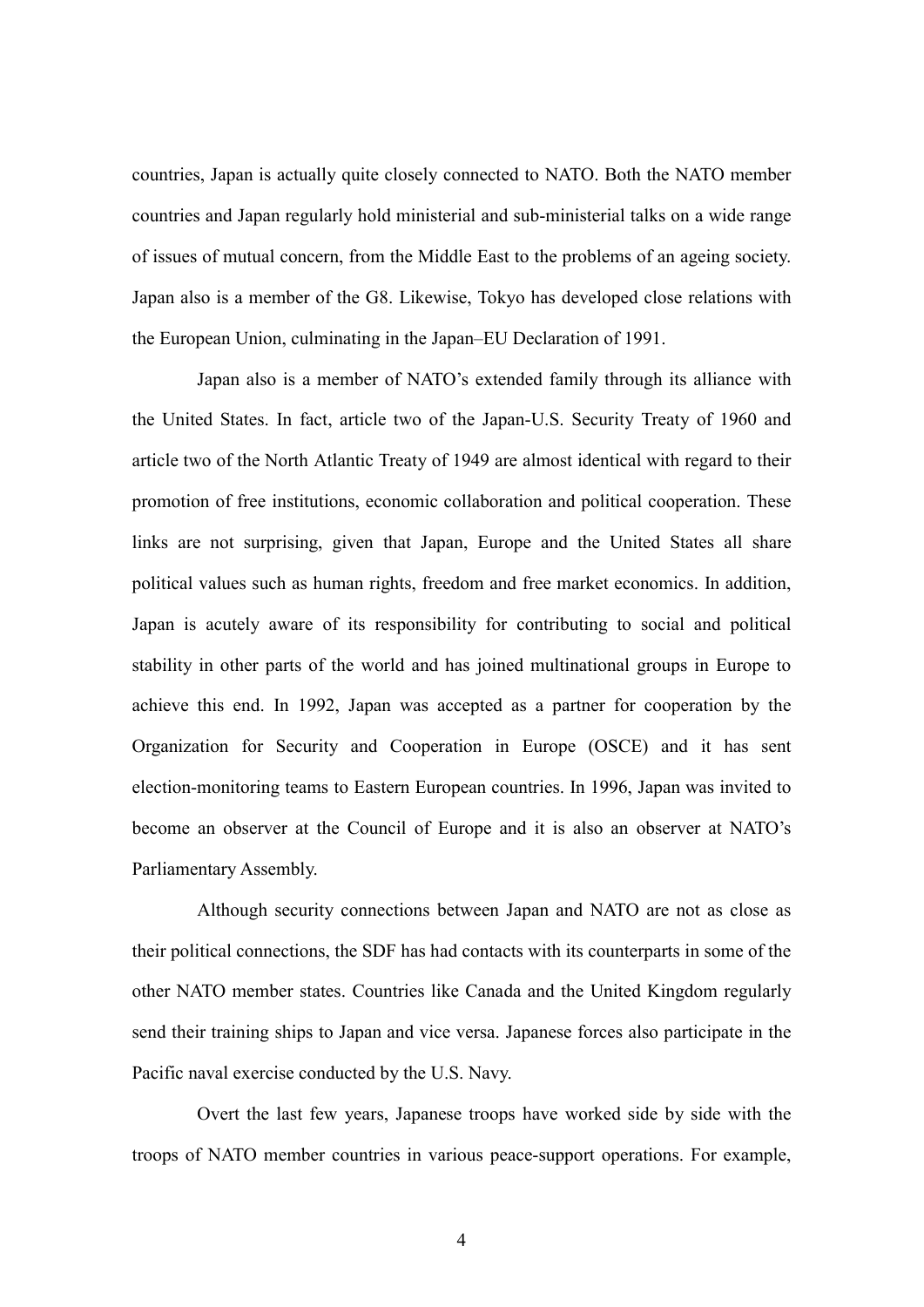since November 2001, Japanese naval vessels have been operating in the Indian Ocean and the Arabian Sea to provide fuel and water for the ships of friendly states fighting against Taliban terrorists in Afghanistan. As of early 2006, ships from eleven countries are engaged in Operation Enduring Freedom, of which eight are NATO members.<sup>3</sup>

Between January 200 and July 2006 Japanese ground troops were stationed in Southern Iraq for humanitarian and reconstruction missions, in a region controlled by British forces and for the first fourteen months, flanked by Dutch forces. Japanese ground troops, along with Polish and Slovak troops have also been part of a peacekeeping mission under the United Nations Disengagement Observation Force (UNDOF) on the Golan Heights on the Syrian–Israeli border. Japan joined UNDOF in 1996. In addition, Japan has sent observers to numerous Proliferation Security Initiatives (PSI) exercises, organized by NATO member countries.

# How Japan's Interests in NATO Have Changed

#### *An Expanding Outlook*

These contacts, though still limited, are becoming more significant from Tokyo's point of view. For many years after World War II, Japan was reluctant to approach NATO and, for that matter, to discuss security issues with Western leaders other than those of the United States. Being sensitive to international fears that Japan might revive its militaristic past once it acquired sufficient economic power, it moved carefully. Thus, after 1975, when members of the Group of Seven, including Japan, began to meet annually, Japanese leaders were reluctant to discuss security.

<sup>&</sup>lt;sup>3</sup> Those NATO countries included Canada, France, Germany, Greece, Italy, the Netherlands, Spain, the United Kingdom and the United States.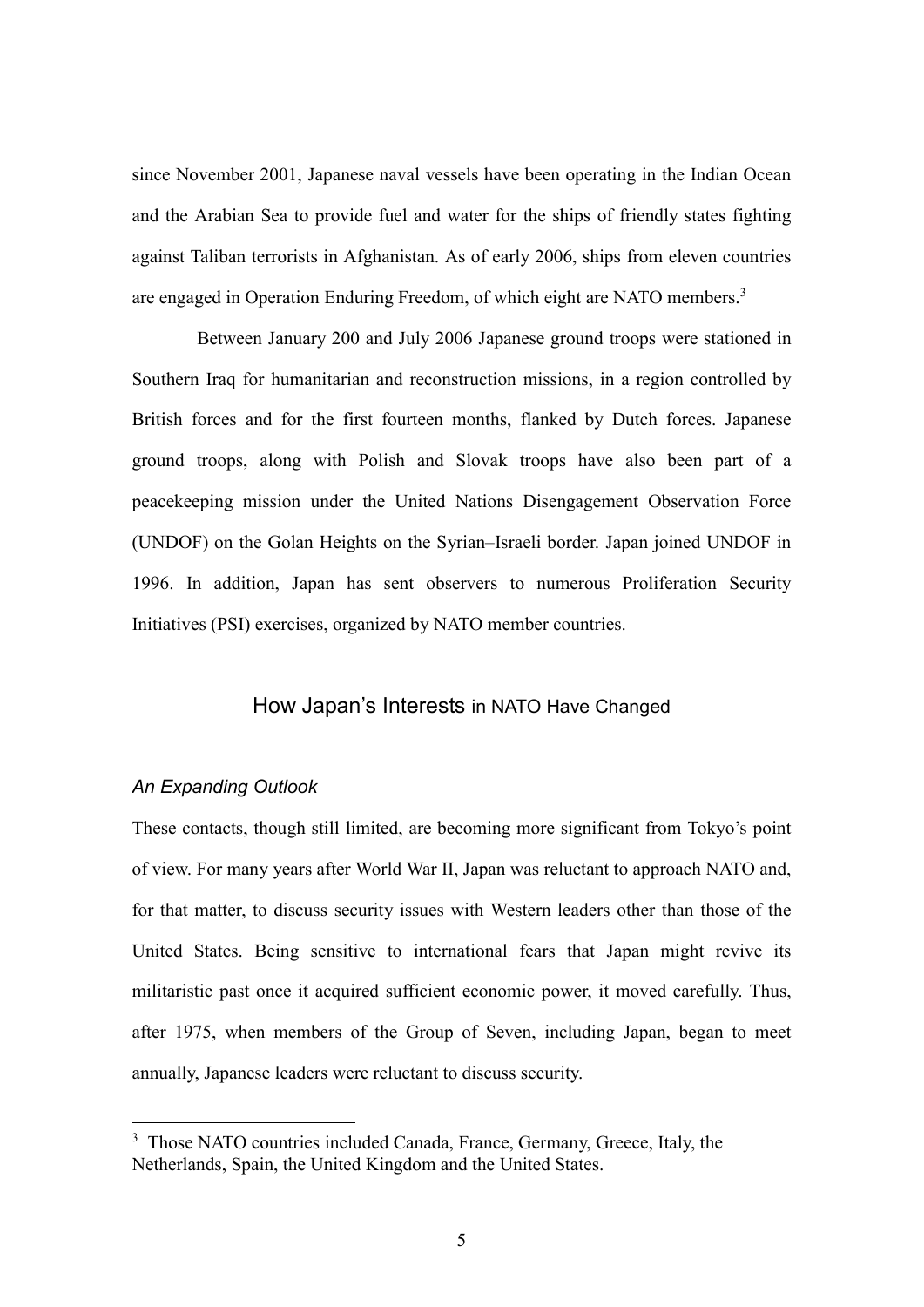After the mid-1980s, however, this attitude slowly began to change. As Western Europe and Japan became more economically interdependent through trade and investments, they also cooperated more often on political matters.<sup>4</sup> At the same time, Japan began to sense a need to play a larger political and security role commensurate with its economic power, and the United States encouraged, often pressured, Tokyo into assuming more responsibility as its ally. The Gulf War of 1990 to 1991 became a watershed for Japan. Japan sent no troops and was not able to participate in the international peace support operation because its constitution is interpreted as meaning that the only legitimate mission for Japanese forces is the defense of its own country. Therefore, to compensate, Japan donated as much as 13 billion U.S. dollars to U.S.-led Operation Desert Storm, but received little recognition for its contribution. This prompted Japan to promulgate its International Peace Cooperation Law in 1992, to provide the basis for sending its troops overseas to take part in peacekeeping operations (PKO). In this way, sharing responsibilities with other like-minded countries has set a new tone for its relations with NATO.

#### *Ambivalence towards NATO*

During the Cold War, security specialists and relevant government officials in Japan had a high regard for NATO as a powerful alliance whose members were experienced in diplomacy and had a military strategy that stood firm in the face of the military threat posed by the Soviet Union and the Warsaw Pact. Indeed, NATO's maintenance of a balance of power along the East-West German border, its nuclear deterrence capabilities and the attraction of freedom in the West, helped turn back the Communists. NATO's

 <sup>4</sup> Yukio Satoh, "Japan and NATO: Agenda for Political Dialogue," *NATO Review* 40, June 1992, pp. 18-22.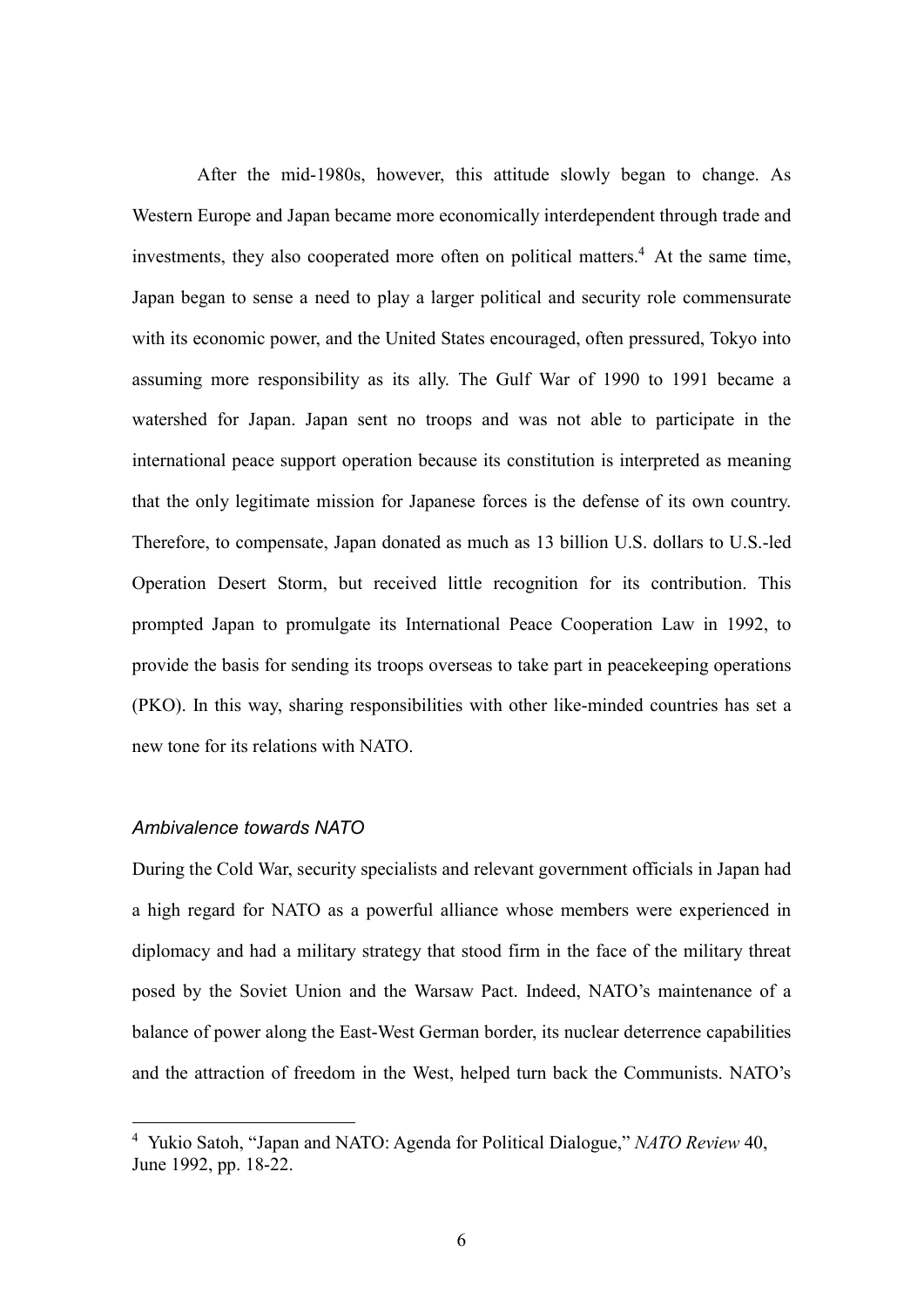leadership was also admired for holding together a large and diverse membership, despite numerous internal differences.

At the same time, during the Cold War, Japan considered Western Europe as a strategic competitor. Situated at each end of the Eurasian continent, Western Europe and Japan, in a sense, competed with each other for U.S. protection. That is, if NATO united solidly against the Soviet bloc, Moscow might decide to shift its weapons to its Far East region, where they would pose a threat to Japan's security. Accordingly, in 1983 , when the Group of Seven summit was held at Williamsburg, Virginia, in the United States, Prime Minister Yasuhiro Nakasone opposed the European position to let the Soviets deploy their SS-20 missiles east of the Ural Mountains, stating that "the security of our countries is indivisible and must be approached on a global basis."<sup>5</sup>

Similarly, when Western Europe moved toward rapprochement with Russia in the early post-Cold War period, Japan became concerned, as several sources of regional tension remained in East Asia, such as strained relations between China and Taiwan and North Korea's suspected nuclear development. Until about the mid-1990s, Tokyo feared that with the establishment of NATO's Partnership of Peace (PfP) and better relations between Russia and NATO, Russia might shift its military personnel and arms to its Far East, thereby creating new tensions with Japan. Since the end of the Cold War, NATO has continued to handle its relations with Russia with care while at the same time expanding its membership to include Central and Eastern European countries. Moreover, as Japanese-Russian relations have improved, the Japanese- European competition for U.S. protection has waned. Today, therefore, the Japanese have come to regard NATO as a vital partner in promoting international peace support operations.

# Why Does Japan Seek a Closer Partnership with NATO?

 <sup>5</sup> Yukio Satoh, op cit., p. 18.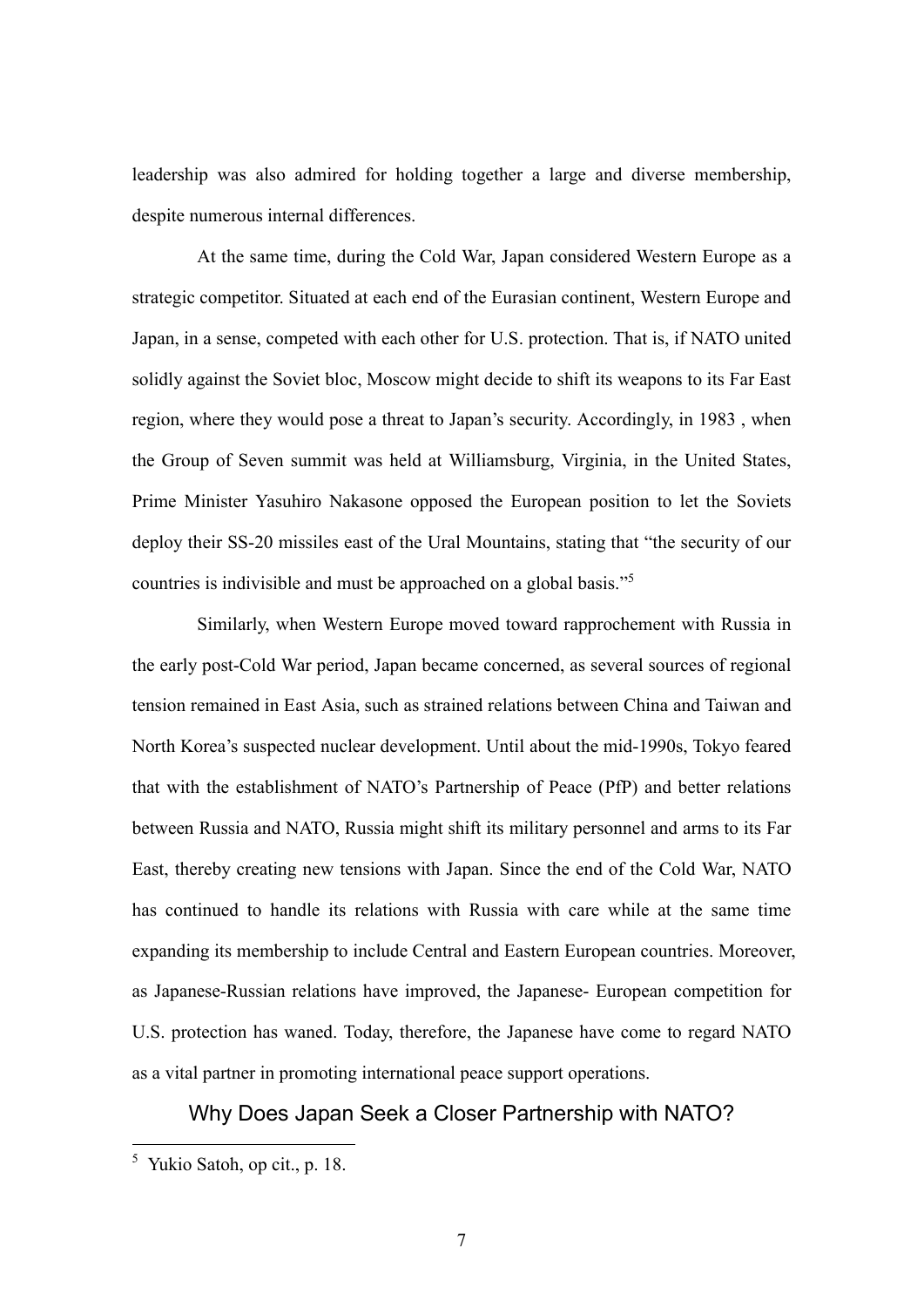#### *Constitutional Constraints on Japan's Security Role*

Despite the restrictions of Japan's constitution, the government has sent its armed forces to participate in peacekeeping and disaster-relief missions, to Cambodia and Democratic Republic of Timor Leste in Asia, Mozambique and Zaire in Africa, and the Golan Heights, Iraq, Pakistan and the Indian Ocean / Arabian Sea area in the Middle East. Nonetheless, these missions have been severely limited, notwithstanding Japan's desire to act as a global player.

Article nine of Japan's 1947 constitution appears to state that Japan cannot maintain any armed forces.<sup>6</sup> But the government's position is that Japan has a sovereign right to defend itself, even though article nine does not specifically stipulate this. Indeed, it was in accordance with this reading that Japan created its Self-Defense Forces (SDF) in 1954. The government still, however, does not recognize Japan's "right of collective self-defense," as opposed to its "right of individual self-defense." The texts of both the original 1951 security treaty and the revised 1960 security treaty maintain that Japan has "the inherent right of individual and collective self-defense," as stipulated in article fifty-one of the United Nations Charter. But, since it established an alliance with the United States in 1952, the Japanese government has asserted that the country will not exercise the right to collective self-defense, because exercising that right would go beyond the minimum necessary level of defense capability, which it has claimed is

 <sup>6</sup> Article nine reads: "Aspiring sincerely to an international peace based on justice and order, the Japanese people forever renounce war as a sovereign right of the nation and the threat or use of force as means of settling international disputes … In order to accomplish the aim of the preceding paragraph, land, sea, and air forces, as well as other war potential, will never be maintained. The right of belligerency of the state will not be recognized."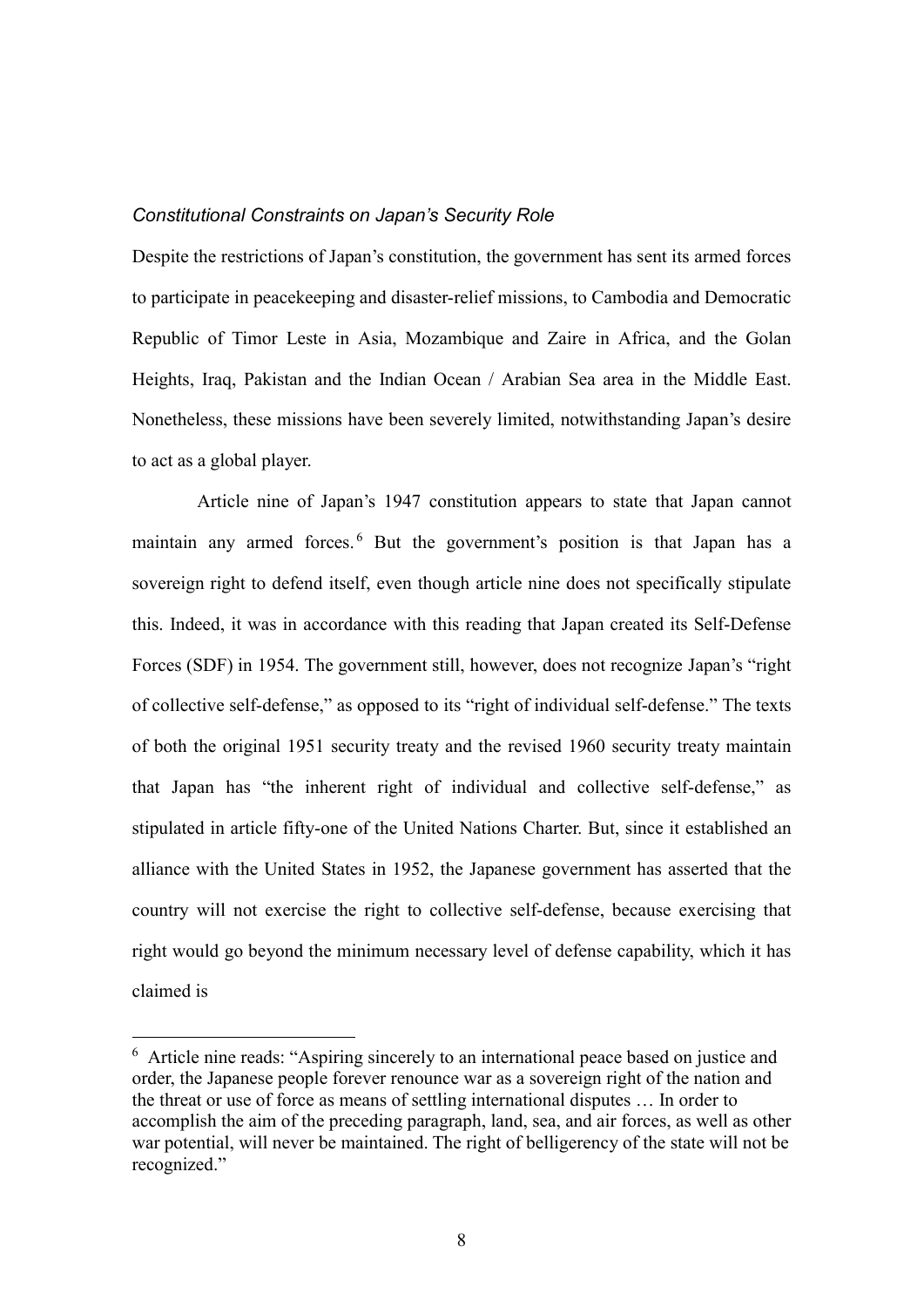consistent with the spirit of the constitution.

The impact of Japan's defeat in World War II and its criticism of its own wartime militarism have been so strong that until 1991 the government insisted that the SDF should not participate in international peacekeeping operations. In that year, however, it reversed its position. The 1992 law allows the SDF to participate in United Nations peacekeeping operations, as long as their mission is restricted to humanitarian and reconstruction work. Their deployment on such missions is permitted only if there is a ceasefire, if the parties to the conflict consent to the Japanese peacekeeping role, if the mission is impartial and if the forces will withdraw if the conflict reignites.

This self-restraint still holds today and so the mission of Japan's ground forces in Iraq between January 2005 and July 2006 was limited to humanitarian and reconstruction work. Although Japanese troops regularly patrolled the streets, they did so primarily to ensure their own safety rather than that of the local people. Japan's air force still transports coalition forces between Kuwait and Baghdad, but only unarmed soldiers and not weapons and ammunition. A law passed in 2004 still prevents Japan from being associated with U.S.-led operations to restore Iraq's internal security. And, it was an antiterrorist law passed in November 2001 that allowed Japan's naval forces to dispatch ships to the Indian Ocean to provide fuel and water to the ships of friendly states. This law states that if friendly ships receiving fuel and water from Japanese ships are attacked by hostile forces, the Japanese ships can help to protect them. But, if the friendly ships are merely near Japanese ships, waiting to be supplied, Japan's ships cannot help protect them. This is because protecting friendly ships under attack is considered to be an exercise of the right of collective self-defense and, therefore, unconstitutional.

*Is Japan a "Global Partner"?*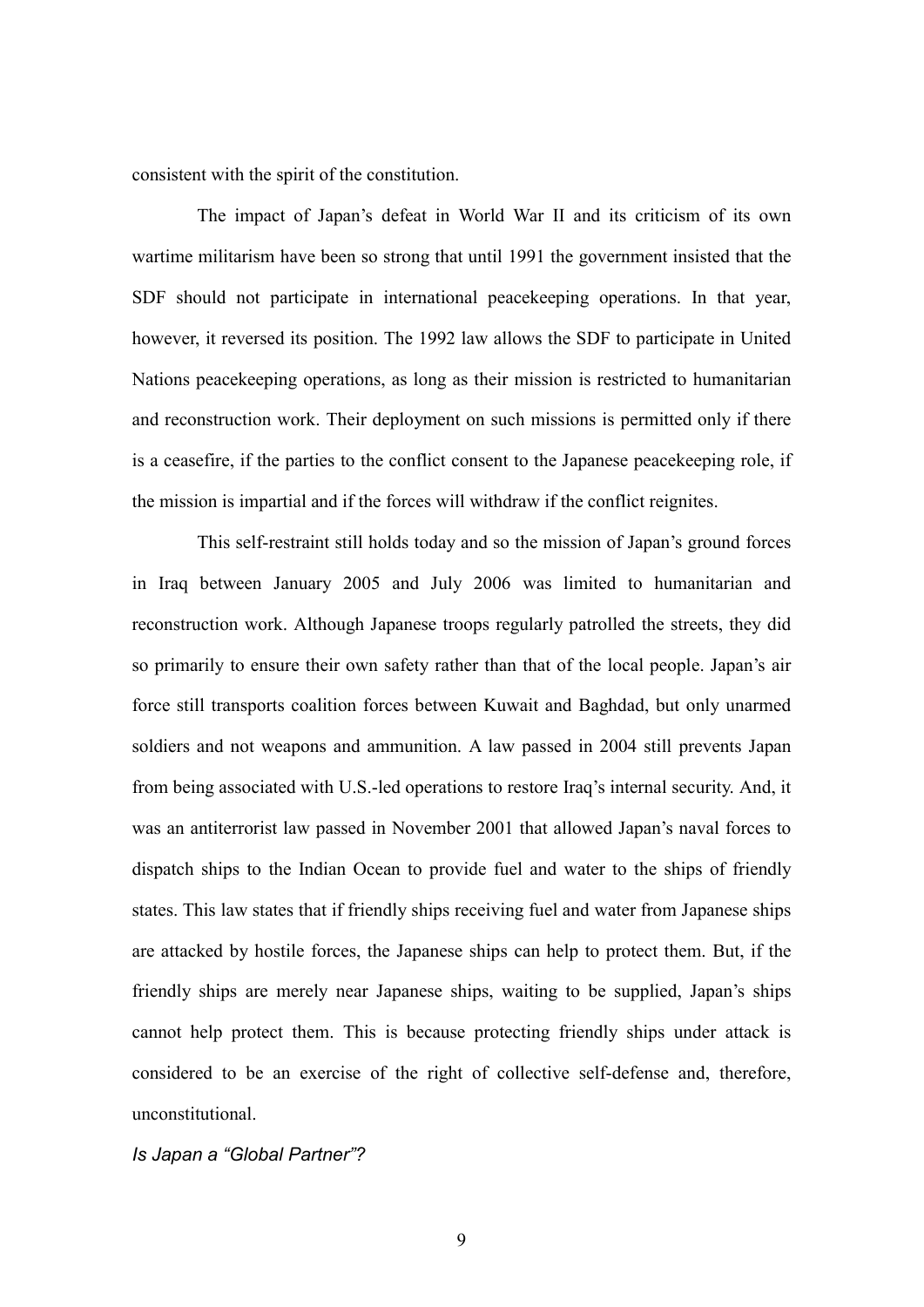At the NATO foreign ministers' meeting, held in Sofia, Bulgaria, in April 2006, the United States and Great Britain proposed that NATO reach beyond its traditional partnerships and establish stronger relations with those countries outside Europe that share NATO's core political values and that could contribute to its peacekeeping and peace support operations. Possible candidates included Japan, South Korea, Australia and New Zealand. At the Sofia meeting, NATO Secretary General de Hoop Scheffer was quoted as saying, "*We will need to look as to how to strengthen our relations with other interested and potentially force-contributing countries*."<sup>7</sup> He also said that NATO did not want to become a global alliance but instead sought "*an alliance with global partners*."<sup>8</sup> Some scholars, however, advocate a "Global NATO."<sup>9</sup> The question for Japan is whether it can become an ally of NATO and whether it is entitled to be called a global partner.

Japan and the United States refer to themselves as "global partners." In January 1992, the two countries issued a joint declaration entitled the "Tokyo Declaration on the U.S.-Japan Global Partnership." This was probably the first time that the two countries called themselves "global partners." Since then, when Japan and the United States issue joint statements, they usually refer to their bilateral cooperation on such global issues as supporting the United Nations, preventing the proliferation of weapons of mass destruction, resolving the North Korean nuclear problem and promoting the economic well-being and democratic stability of developing countries. Yet, with regard to security matters, Japan has declined to exercise its right to collective self-defense, thereby narrowing the options of a fully functioning Japan-U.S. alliance. As an American

 <sup>7</sup> Patrick Goodenough, "NATO Eyes Partnerships in the East," available at http://www.crosswalk.com/news/1393863 .html.

<sup>8</sup> See http://www.nato.int/docu/update/2006/04-april/e0427c.html.

<sup>9</sup> Ivo Daalder and James Goldgeier, "Global NATO," *Foreign Affairs*, September-October 2006, pp. 105-11.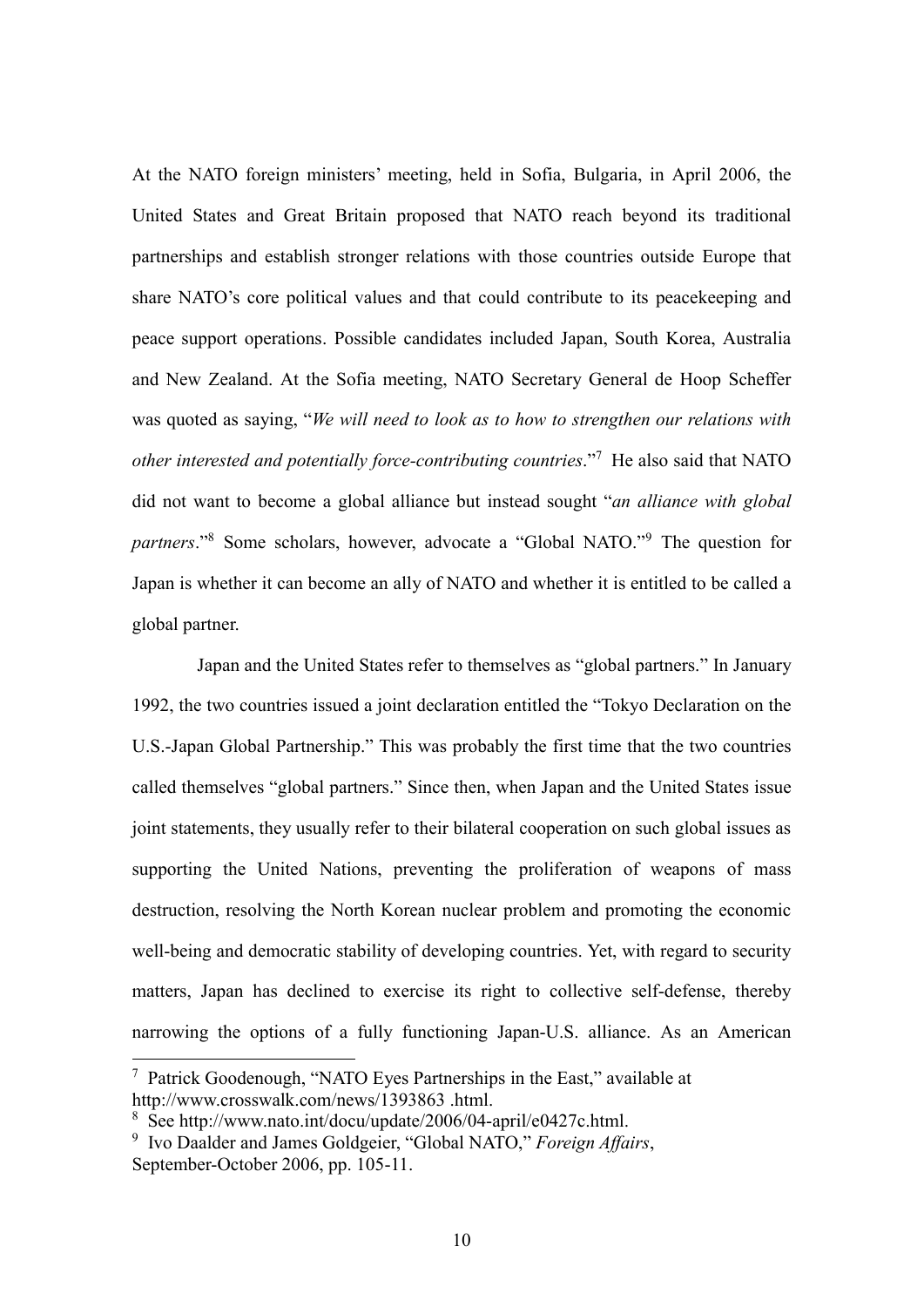specialist wrote, *"As long as Japan continues to interpret Article 9 as prohibiting collective self-defense actions, especially with the United States, it impedes Japan's ability to participate fully in regional and global operations and missions.*"10

When NATO leaders refer to global partners, they of course mean global partners in security. NATO's global partners are democracies willing to contribute their troops and arms to a common cause and to help prevent regional and internal conflicts and enforce peace in areas of conflict. Furthermore, NATO expects its global partners to fight together with it to bring peace and stability to the world.

According to this definition, Japan is not quite a global partner. Although Japan is a fully-fledged democracy, and its armed forces can only be deployed overseas for peacekeeping operations, their role is limited. Based on article nine of the constitution, the SDF cannot fight together with NATO's other partners, because Japan cannot exercise its right to collective self-defense.

Japanese people and their leaders are becoming increasingly aware that Japan should play a larger political and security role in world affairs. Even though Japan lost its bid for a permanent seat on the UN Security Council in the fall of 2005, its campaign was indicative of its willingness to take on more responsibility for managing international peace and security. Indeed, Tokyo feels that it must enhance its political presence throughout the world by participating in international groups that frame the world order. It has slowly established a presence in European institutions, including NATO. But, Japan has not been able to resolve the constitutional constraints that currently impede its security policy, suggesting that it can be neither a global partner for NATO nor a new ally. Nonetheless, if Japan cannot be a "global partner," it can still be a

 <sup>10</sup> Balbina Y. Hwang, "Japan's New Security Outlook: Implications for the United States," Policy Research and Analysis, Heritage Foundation, July 7, 2005, available at http://www.heritage.org/Research/AsiaandthePacific/bg1865.cfm.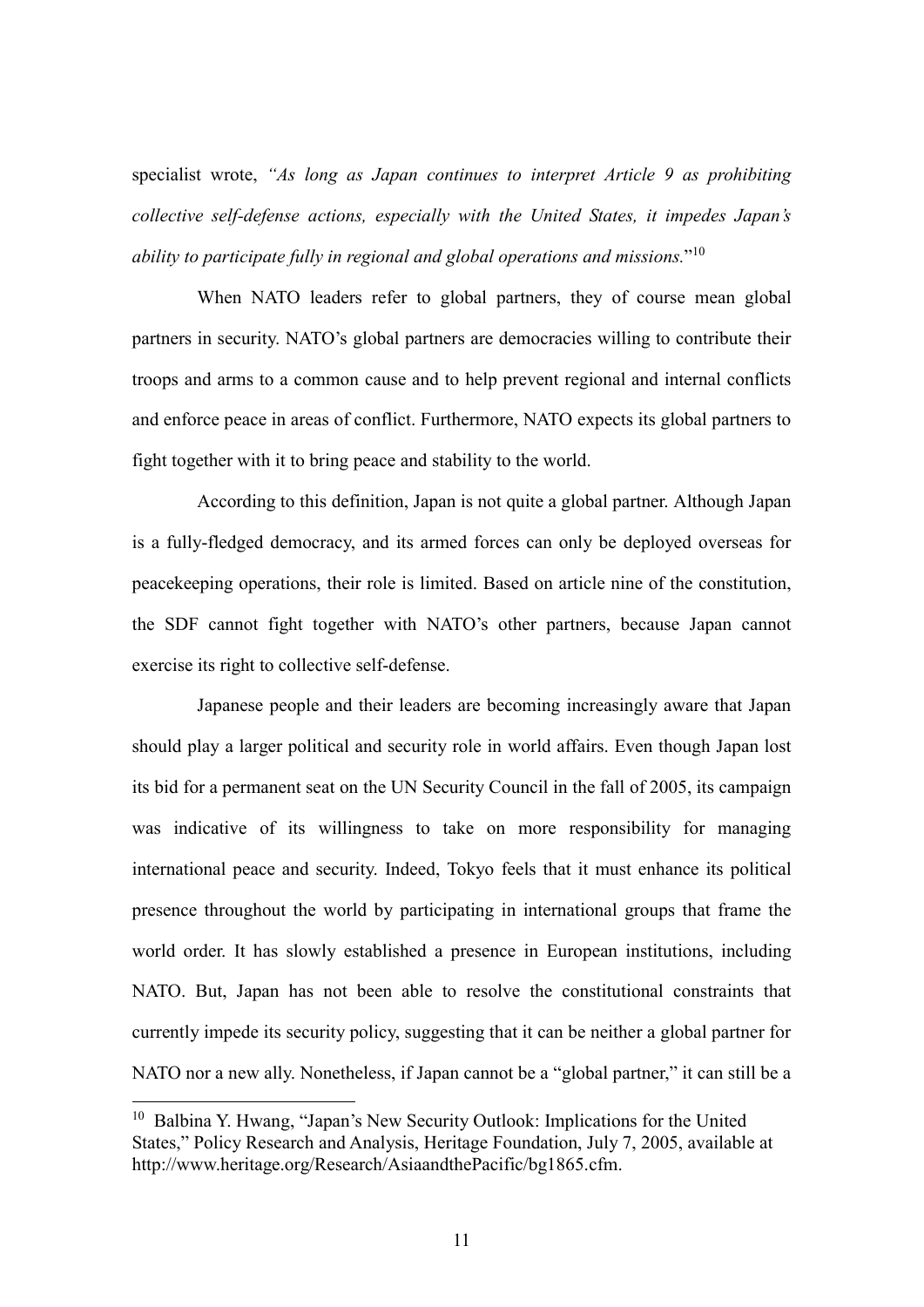useful partner. Accordingly, NATO should seek a partnership with Japan and not an alliance until Japan changes its interpretation of its constitution.

#### *Multilateralizing Japan's Security Partnerships*

Japan has been seeking security partners, if not defense partners, beyond the Japan-U.S. alliance. Besides discussing security at ministerial level with many Asian Pacific countries, including South Korea, Vietnam, the Philippines, Singapore and China, Japan is an active member of the ASEAN Regional Forum (ARF), to which the European Union also belongs, and its naval forces are a participants in the biannual U.S.-led Pacific Rim exercise. Japan's armed forces also participate in many other regional ground and naval exercises, including the multinational submarine rescue exercise organized by Singapore in 2000. Finally, foreign and defense ministers of Japan, the United States and Australia have begun strategic discussions, although some critics are skeptical of this three-party cooperation.<sup>11</sup>

Japan's security partners also include NATO member countries and its foreign and defense ministries conduct regular political-military and military-military talks with Canada, France, Germany and the United Kingdom. Thus, in the process of multilateralizing its security partners, Japan is seeking closer partnership with NATO.

#### *Two Concerns about Pacific Rim Membership in an Expanded NATO*

NATO's efforts to involve Pacific Rim democracies as "global partners" raise two concerns for Japan. The first concern relates to the displeasure of China and Russia with Pacific Rim countries that cooperate with NATO, something that might lead to their

<sup>&</sup>lt;sup>11</sup> Purnendra Jain and John Bruni, "Japan, Australia, and the United States: Little NATO or Shadow Alliance," *International Relations of the Asia-Pacific*, no. 2, 2004 , pp. 265-85.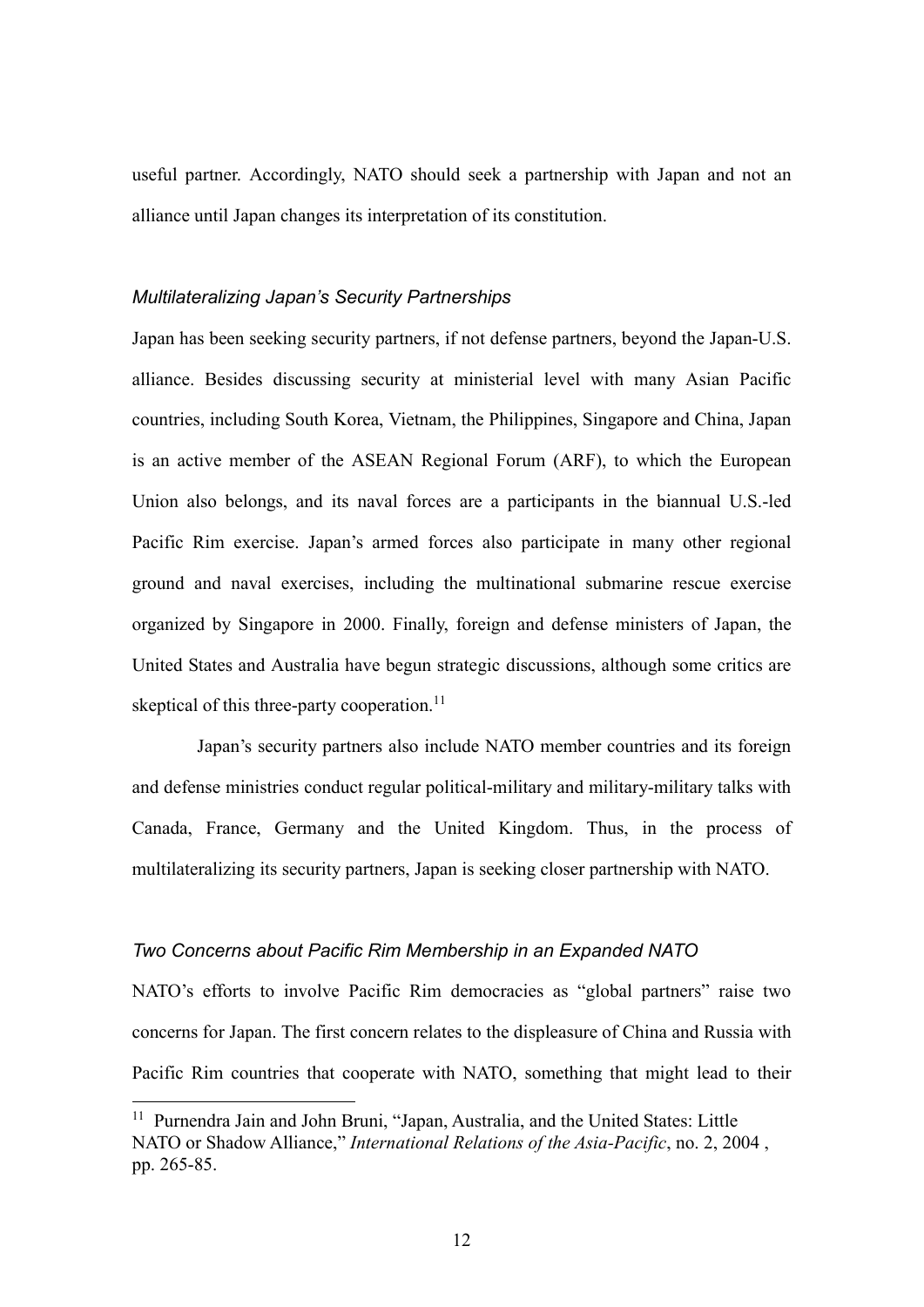forming a counter alliance to NATO activities in the Pacific. Indeed, Beijing and Moscow must be apprehensive about NATO's reaching out to Eastern Europe and the Baltic countries for new members, to Afghanistan and Iraq for regional stability, to the Pacific Rim democracies for new partners and about the United States' reaching out to Uzbekistan, Kyrgyzstan and Mongolia. China, in particular, may see itself being sandwiched in by Europe and the Pacific, a feeling that may be at the root of its close cooperation with Russia and Central Asia to form the Shanghai Cooperation Organization  $(SCO)^{12}$ 

Organized in 2001, the SCO has grown quickly. In 2005 China and Russia held joint landing exercises near Qingdao facing the Yellow Sea and in September 2005 Uzbekistan demanded that the United States close its bases, promptly turning to Moscow for its security needs. NATO should, therefore, avoid forcing the Shanghai Cooperation Organization into becoming a counterweight. Second, if Japan, South Korea, Australia and New Zealand joined NATO or established formal relations with the organization, what would happen to the bilateral alliances between the United States and the first three countries?<sup>13</sup> Japan and the United States often stress that their bilateral alliance is key to the peace and stability of the Asian Pacific region. How would the ties among Japan, Australia and the United States fit with an expanded NATO? Accordingly, if the Pacific Rim democracies form a closer partnership with NATO, they must make sure not to overlook regional security issues such as North Korea's nuclear program and the issues over the Strait of Taiwan.

<sup>&</sup>lt;sup>12</sup> The SCO's forerunner, the Shanghai Five, started in 1996 with China, Russia, Kazakhstan, Kyrgyzstan and Tajikistan. In 2001, it was expanded to the SCO, with Uzbekistan as a sixth member. Observer status was given to Mongolia in 2005 and to Iran, India and Pakistan in 2006.

<sup>&</sup>lt;sup>13</sup> New Zealand withdrew from the Australia-New Zealand-United States (ANZUS) Treaty.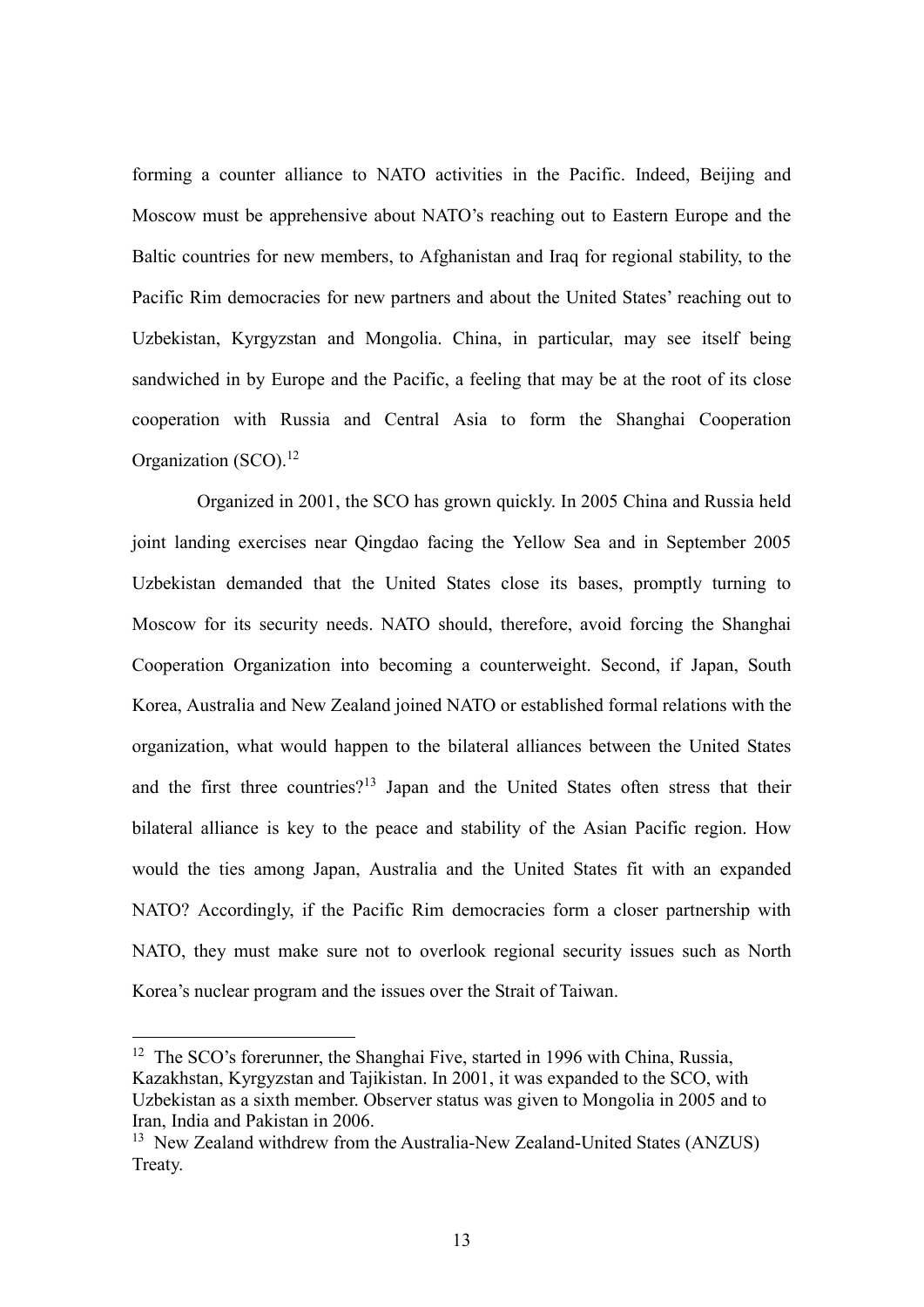# What Can Japan Do for NATO?

#### *Policy Coordination and Operational Cooperation*

Japan can offer NATO both policy coordination and operational cooperation. Given its current constitutional constraints, Japan can intensify its strategic dialogue and coordinate its policy with NATO without becoming a formal member. Such a relationship would be similar to that between Tokyo and Canberra, that is, although Japan and Australia are not formally allied, they do share a strategic outlook. Likewise, Japan and NATO could coordinate their policies on many security-related issues, including maintaining peace after conflict, solving transnational crime, preventing the proliferation of weapons of mass destruction, fighting terrorism, providing naturaldisaster relief, offering energy security, and dealing with environmental degradation. They even could begin to share intelligence. Foreign Minister Aso spoke of Japan's interest in "*establishing regular contact with the North Atlantic Council*," adding that "*during the course of discussions, Japan will consider the most appropriate modality of cooperation within NATO within its constitutional framework*."14

With regard to operational cooperation, Japan and NATO should start at a low level, perhaps in the area of education and training. For example, Japan's Self-Defense Forces and NATO officers could increase their understanding of each other's strategic thinking and together participate in seminars on defense and Peace Support Operations (PSO). As a beginning, in June 2006 Japanese officers attended a PSO seminar in Spain and observed a Cooperative Maco exercise held in Romania and one SDF officer is

<sup>&</sup>lt;sup>14</sup> Foreign Minister Aso, "Japan and NATO in a New Security Environment," available at http://www.mofa.go.jp/announce/fm/aso/speech0605.html.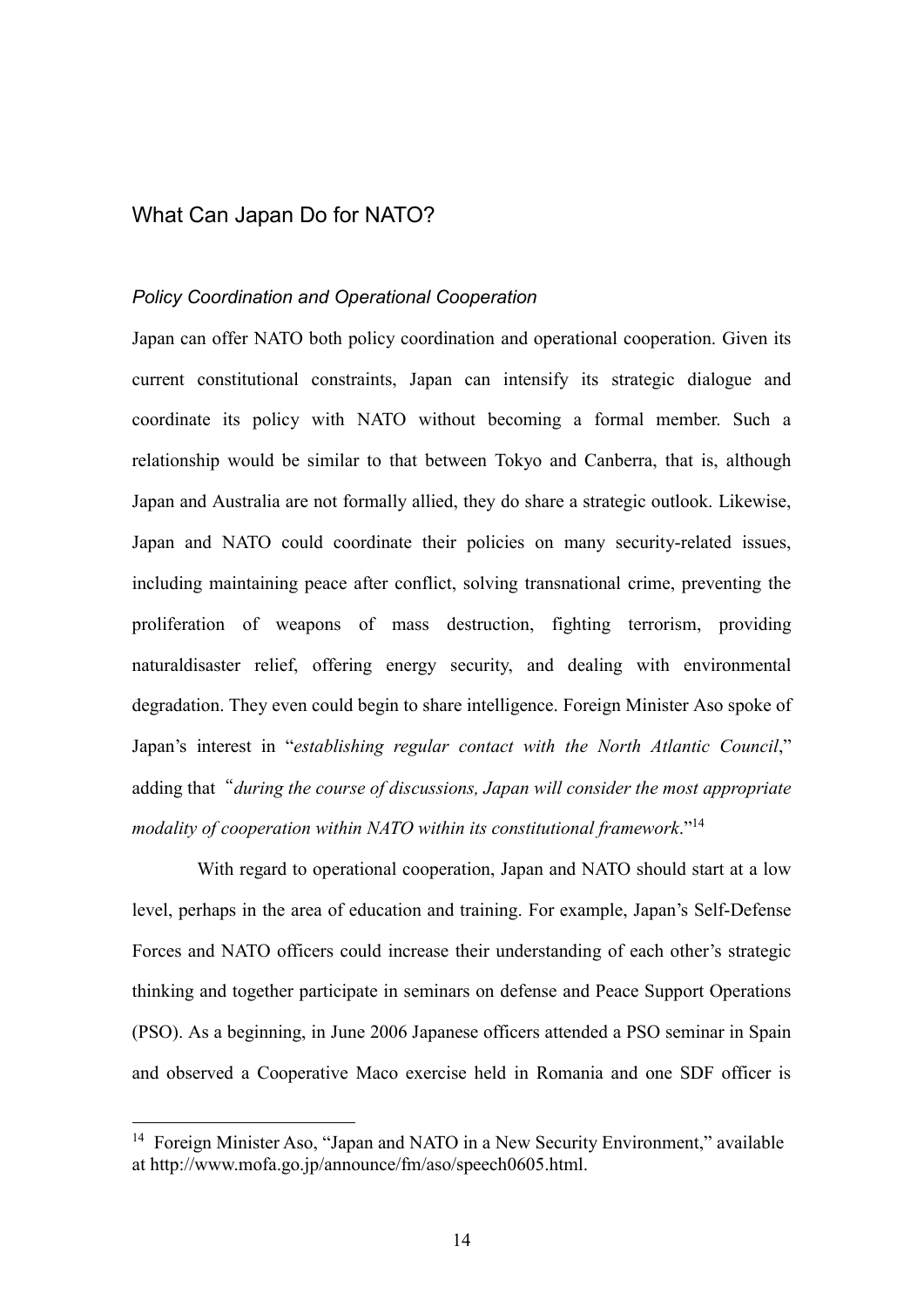attending the NATO Defense College in Rome, Italy. NATO officers also might consider attending Japanese defense colleges.

The next and a higher level of operational cooperation might be the provision of logistical support by Japan for NATO troops. Up until summer 2006, SDF and NATO member state troops worked side by side in Iraq, as well as in Northern Pakistan to help refugees from the 2005 earthquake, although they did not cooperate in logistical support. Japan and NATO, thus, could establish a mechanism for future operational cooperation, so that the SDF and NATO troops could provide logistical support to each other, with the United States as the contact country.

A third and further level of operational cooperation might be Japan's participation in NATO military exercises. In the biannual multinational naval exercise (Rim of the Pacific or RimPac exercise), held by the U.S. Navy in the Pacific theatre, Japan's Maritime Self- Defense Force is currently restricted to participating only in bilateral exercises with the United States. So that it might eventually participate with the United States in a NATO multinational naval exercise, Japan and NATO should study more closely the interoperability between their respective weapons systems.

# A Scenario for the Future

Prime Minister Shinzō Abe has made clear his interest in reviewing article nine of the constitution and reinterpreting Japan's "right of individual self-defense." Revision of the constitution requires the support of a two-thirds majority in both houses of the National Diet and the subsequent support of a simple majority in a national referendum. This will take time so the government should move quickly to reinterpret article nine so as to allow Japan to exercise its inherent right to collective self-defense.